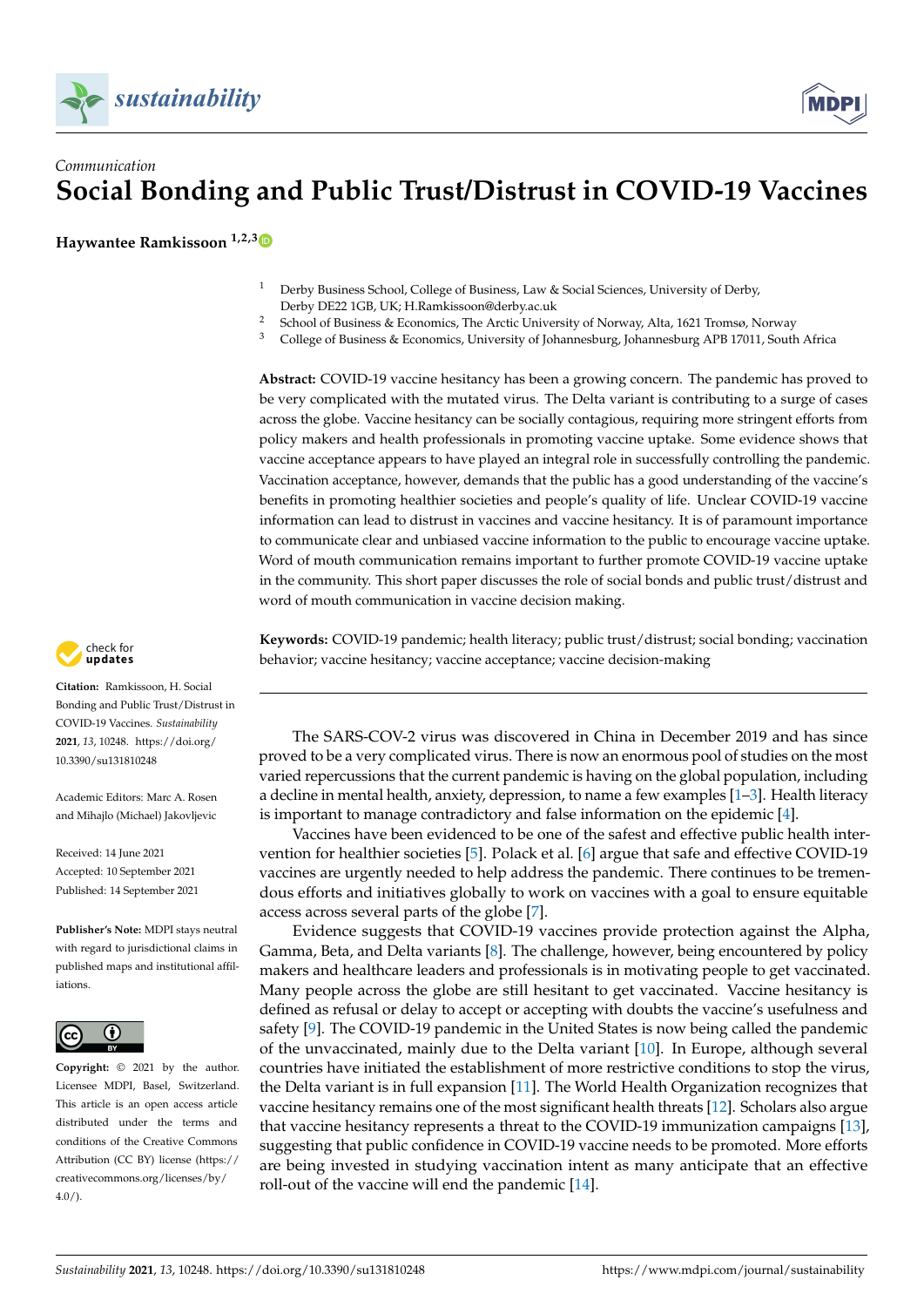This short paper helps to understand the inherent disposition for social bonding at a time of crisis [\[11,](#page-3-9)[15\]](#page-3-13). It proposes social bonding in a crisis situation can determine trust/distrust in the COVID-19 vaccines. Social bonding has been defined in the literature as the bond between people in a shared space. It is human nature to bond with others. People tend to rely further on their social relations in a time of crisis [\[15\]](#page-3-13), which has important implications in determining human behavior [\[11\]](#page-3-9). Social bonding finds support in place attachment theory [\[16\]](#page-3-14), focussing on the mother–infant bond, which further expands to accommodate other societal relationships in environmental settings. Social bonds have been further characterized by meanings that social connections assign in settings emphasizing the human–place bond. Human-to-human interactions are known to have brought numerous health benefits [\[17\]](#page-3-15). Social bonding and engagement can help the global population cope with the pandemic by building confidence in COVID-19 vaccines and hence encourage vaccine uptake [\[18–](#page-3-16)[21\]](#page-3-17).

Social bonds also find support in Hirschi [\[22\]](#page-3-18) social bond theory. The social bond theory posits that we are moral beings so long as we are social, and when the bond weakens or there is no social bonding, deviance occurs [\[22\]](#page-3-18). Social bond is characterized by four elements, namely: Attachment, commitment, involvement, and belief. Drawing on Hirschi's social bond theory, individuals with strong levels of attachment may be less likely to engage in vaccine hesitation behaviors and nor will those with high commitment levels do so [\[22\]](#page-3-18). On the contrary, those who are highly committed may be envisaging better quality of life outcomes with the vaccine [\[22\]](#page-3-18). Social supportive networks have been evidenced to be of the same magnitude on life expectancy as exercise and giving up on smoking habits [\[23\]](#page-3-19).

Addressing the lack of public confidence in vaccines will require a conscious effort to define the risks and benefits of individual vaccines so the population can understand the rationale behind vaccine uptake recommendations [\[24\]](#page-3-20).

One of the key variables used in decision making is trust [\[25–](#page-3-21)[29\]](#page-4-0). Trust in the vaccination context is defined as one relying on another to help make a risk/benefit decision about vaccines, about which one may lack complete information [\[30–](#page-4-1)[33\]](#page-4-2). However, to date, there is little evidence on how health systems influence public trust in vaccination and how it can be re-built if compromised [\[34\]](#page-4-3). While maintaining the focus on building public trust [\[18](#page-3-16)[–21\]](#page-3-17) to reduce COVID-19 vaccine confidence gaps remain fundamental, it is cautioned, however, that social bonding can also bring distrust and vaccine hesitancy if the 'vaccine meanings' formed collectively in social groups are unclear and biased.

Trust/distrust in health information can influence people's vaccine behavior, in other words, their willingness to get vaccinated or not to get vaccinated [\[19\]](#page-3-22). This, in turn, can influence referent others through positive/negative vaccination word of mouth communication (see Figure [1\)](#page-2-0). Social networks support systems can be used to understand perceptions of COVID-19 vaccinations and influence behavioral outcomes. This is also supported by Protection Motivation Theory (PMT) [\[35\]](#page-4-4). The increased social bonding during the COVID-19 place confinement [\[36](#page-4-5)[–38\]](#page-4-6) may prompt people to take action and get vaccinated if they perceive the virus to be a serious threat [\[39\]](#page-4-7). On the other hand, it is also possible that social bonding engagement might promote information sharing about perceived threats of the COVID-19 vaccines leading to vaccine hesitancy. Hence, people concerned about the vaccine's side effects can show lower COVID-19 vaccine acceptance [\[40\]](#page-4-8).

Word of mouth communication, also known as 'social diffusion', can be very powerful in influencing vaccine decision-making [\[40\]](#page-4-8). Information driving vaccine decision behaviors is classified as 'beliefs' about the severity of the pandemic. Vaccine word of mouth communication will likely play an important role in encouraging or dissuading vaccination behavior [\[41,](#page-4-9)[42\]](#page-4-10). Word of mouth communication can spread information about vaccine scares or its efficacy. Its impact can go both ways in further determining human vaccination behavior [\[43\]](#page-4-11). Scholars are calling for relevant word of mouth communication research in the COVID-19 pandemic [\[44\]](#page-4-12). Vaccination word of mouth is an area worth exploring in the COVID-19 literature.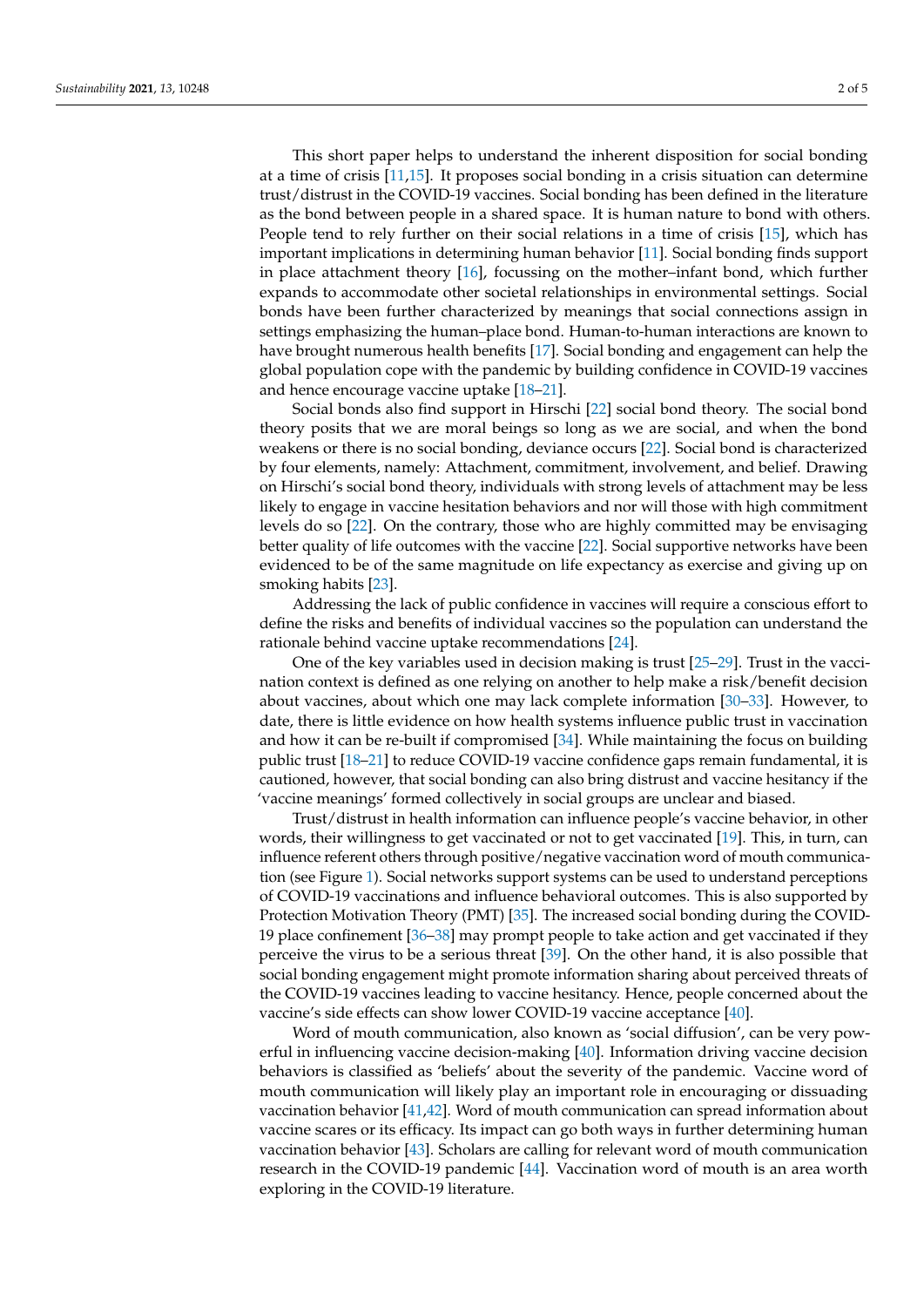<span id="page-2-0"></span>



Distrust in Health Information



**Figure 1.** Vaccine Decision Making. Source: Author. **Figure 1.** Vaccine Decision Making. Source: Author.

Vaccine hesitation stress continues to add to the significant COVID-19 trauma for Vaccine hesitation stress continues to add to the significant COVID-19 trauma for many, demanding intervention campaigns to cope with stress and anxiety [\[45\]](#page-4-13). Recognizing ing the significant role of social bonds in the COVID-19 pandemic [17,46], policy makers the significant role of social bonds in the COVID-19 pandemic [\[17,](#page-3-15)[46\]](#page-4-14), policy makers need to promote interventions that will help people understand the correct vaccination need to promote interventions that will help people understand the correct vaccination messaging. Public trust in vaccines can be highly variable and demands greater efforts in messaging. Public trust in vaccines can be highly variable and demands greater efforts in communicating the benefits and risks with evidence-based data to foster public trust in communicating the benefits and risks with evidence-based data to foster public trust in the COVID-19 vaccination campaign [\[5,](#page-3-3)[33\]](#page-4-2). Governments need to provide to the people in the covidinformation about vaccine availability and how key decisions are being made on the implementation of vaccination programs.

plementation of vaccination programs. Social bonding interventions will also be needed to prepare for a post-pandemic context where reinforcement of social bonds or fostering new bonds is likely to play a key role as people deal with separation and loss and other challenges encountered during COVID-19 [\[29](#page-4-0)[,47\]](#page-4-15). Many people continue to deal with the economic consequences as many businesses have closed down, impacting livelihoods [\[29](#page-4-0)[,48](#page-4-16)[,49\]](#page-4-17). Scholars, medical doctors, and behavioral psychologists continue to emphasize the detrimental impacts of COVID-19 on mental health [\[47,](#page-4-15)[50,](#page-4-18)[51\]](#page-4-19). There is an urgent call to understand COVID-19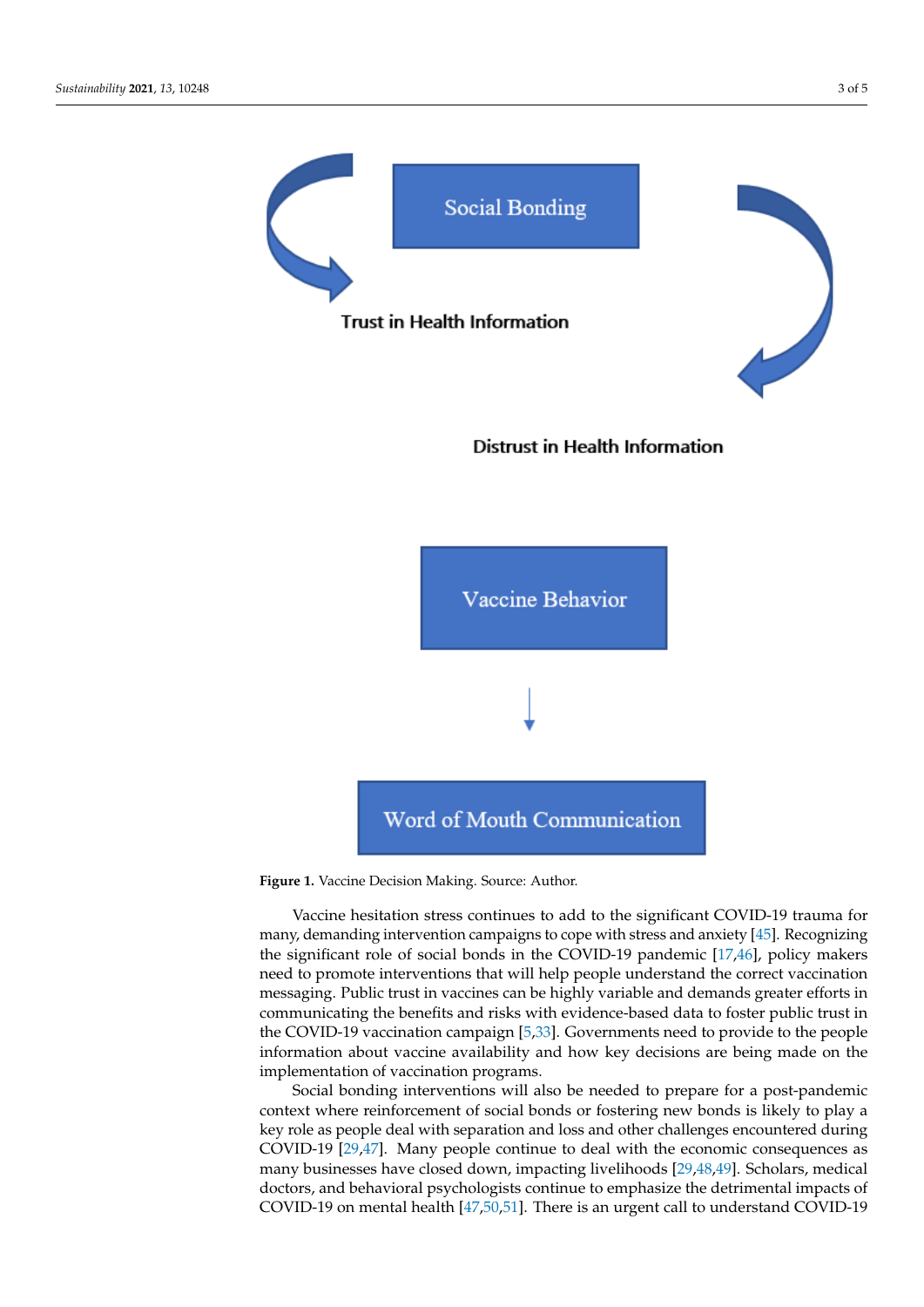vaccine hesitancy, promote vaccine uptake [\[12](#page-3-10)[,34,](#page-4-3)[52\]](#page-4-20), and propose solutions to address the consequences of the global health pandemic on people's mental health and quality of life [\[11,](#page-3-9)[29](#page-4-0)[,53\]](#page-4-21). This short paper discusses the role of social bonds and people's trust/distrust and word of mouth communication in COVID-19 vaccination behavior. It is intended to serve as a research conception and a starting point for a more deep and thorough analysis in understanding the COVID-19 vaccination decision making.

**Funding:** This research received no external funding.

**Conflicts of Interest:** The author declares no conflict of interest.

## **References**

- <span id="page-3-0"></span>1. Okabe-Miyamoto, K.; Folk, D.; Lyubomirsky, S.; Dunn, E.W. Changes in social connection during COVID-19 social distancing: It's not (household) size that matters, it's who you're with. *PLoS ONE* **2021**, *16*, e0245009. [\[CrossRef\]](http://doi.org/10.1371/journal.pone.0245009)
- 2. Luchetti, M.; Lee, J.H.; Aschwanden, D.; Sesker, A.; Strickhouser, J.E.; Terracciano, A.; Sutin, A.R. The trajectory of loneliness in response to COVID-19. *Am. Psychol.* **2020**, *75*, 897–908. [\[CrossRef\]](http://doi.org/10.1037/amp0000690) [\[PubMed\]](http://www.ncbi.nlm.nih.gov/pubmed/32567879)
- <span id="page-3-1"></span>3. Tull, M.T.; Edmonds, K.; Scamaldo, K.M.; Richmond, J.R.; Rose, J.P.; Gratz, K.L. Psychological Outcomes Associated with Stay-at-Home Orders and the Perceived Impact of COVID-19 on Daily Life. *Psychiatry Res.* **2020**, *289*, 113098. [\[CrossRef\]](http://doi.org/10.1016/j.psychres.2020.113098)
- <span id="page-3-2"></span>4. Paakkari, L.; Okan, O. COVID-19: Health literacy is an underestimated problem. *Lancet Public Health* **2020**, *5*, e249–e250. [\[CrossRef\]](http://doi.org/10.1016/S2468-2667(20)30086-4)
- <span id="page-3-3"></span>5. Meo, S.A.; Abukhalaf, A.A.; AlOmar, A.A.; Sattar, K.; Klonoff, D.C. COVID-19 Pandemic: Impact of Quarantine on Medical Students' Mental Wellbeing and Learning Behaviors. *Pak. J. Med. Sci.* **2020**, *36*, S43–S48. [\[CrossRef\]](http://doi.org/10.12669/pjms.36.COVID19-S4.2809)
- <span id="page-3-4"></span>6. Polack, F.P.; Thomas, S.J.; Kitchin, N.; Absalon, J.; Gurtman, A.; Lockhart, S.; Perez, J.L.; Marc, G.P.; Moreira, E.D.; Zerbini, C.; et al. Safety and Efficacy of the BNT162b2 mRNA Covid-19 Vaccine. *N. Engl. J. Med.* **2020**, *383*, 2603–2615. [\[CrossRef\]](http://doi.org/10.1056/NEJMoa2034577) [\[PubMed\]](http://www.ncbi.nlm.nih.gov/pubmed/33301246)
- <span id="page-3-5"></span>7. Al-Oraibi, A.; Martin, C.A.; Hassan, O.; Wickramage, K.; Nellums, L.B.; Pareek, M. Migrant health is public health: A call for equitable access to COVID-19 vaccines. *Lancet Public Health* **2021**, *6*, e144. [\[CrossRef\]](http://doi.org/10.1016/S2468-2667(21)00031-1)
- <span id="page-3-6"></span>8. Nugent, C. Hesitancy. *Southwest Respir. Crit. Care Chron.* **2021**, *9*, 69–73. [\[CrossRef\]](http://doi.org/10.12746/swrccc.v9i40.909)
- <span id="page-3-7"></span>9. Dubé, E.; Gagnon, D.; MacDonald, N.E. Strategies intended to address vaccine hesitancy: Review of published reviews. *Vaccine* **2015**, *33*, 4191–4203. [\[CrossRef\]](http://doi.org/10.1016/j.vaccine.2015.04.041)
- <span id="page-3-8"></span>10. Hsu, A.L.; Johnson, T.; Phillips, L.; Nelson, T.B. Sources of Vaccine Hesitancy: Pregnancy, Infertility, Minority Concerns, and General Skepticism. *Open Forum Infect. Dis.* **2021**. [\[CrossRef\]](http://doi.org/10.1093/ofid/ofab433)
- <span id="page-3-9"></span>11. Ramkissoon, H. Place affect interventions during and after the COVID-19 pandemic. *Front. Psychol.* **2021**. Available online: <https://www.pnas.org/content/117/48/30285> (accessed on 1 August 2021). [\[CrossRef\]](http://doi.org/10.3389/fpsyg.2021.726685)
- <span id="page-3-10"></span>12. World Health Organization. *WHO SAGE Roadmap for Prioritizing Uses of COVID-19 Vaccines in the Context of Limited Supply: An Approach to Inform Planning and Subsequent Recommendations Based on Epidemiological Setting and Vaccine Supply Scenarios*; No. WHO/2019-nCoV/Vaccines/SAGE/Prioritization/2021.1; World Health Organization: Geneva, Switzerland, 2020.
- <span id="page-3-11"></span>13. Carrieri, V.; Lagravinese, R.; Resce, G. Predicting vaccine hesitancy from area-level indicators: A machine learning approach. *medRxiv* **2021**. Available online: <https://www.medrxiv.org/content/10.1101/2021.03.08.21253109v1.full> (accessed on 1 August 2021). [\[CrossRef\]](http://doi.org/10.1101/2021.03.08.21253109)
- <span id="page-3-12"></span>14. Olliaro, P. What does 95% COVID-19 vaccine efficacy really mean? *Lancet Infect. Dis.* **2021**, *21*, 769. [\[CrossRef\]](http://doi.org/10.1016/S1473-3099(21)00075-X)
- <span id="page-3-13"></span>15. Jetten, J. *Together Apart: The Psychology of COVID-19*; Sage: New York, NY, USA, 2020.
- <span id="page-3-14"></span>16. Bowlby, J. *Attachment and Loss v. 3*; Basic Book Classics: New York, NY, USA, 1969; Volume 1.
- <span id="page-3-15"></span>17. Ramkissoon, H. COVID-19 Place confinement, pro-social, pro-environmental behaviors, and residents' wellbeing: A new conceptual framework. *Front. Psychol.* **2020**, *11*, 2248. [\[CrossRef\]](http://doi.org/10.3389/fpsyg.2020.02248) [\[PubMed\]](http://www.ncbi.nlm.nih.gov/pubmed/32982895)
- <span id="page-3-16"></span>18. Ramkissoon, H. Body-Mind Medicine Interventions in COVID-19 Place Confinement for Mental, Physical and Spiritual Wellbeing. *OBM Integr. Complement. Med.* **2021**, *6*, 1. [\[CrossRef\]](http://doi.org/10.21926/obm.icm.2102016)
- <span id="page-3-22"></span>19. Badur, S.; Ota, M.; Öztürk, S.; Adegbola, R.; Dutta, A. Vaccine confidence: The keys to restoring trust. *Hum. Vaccines Immunother.* **2020**, *16*, 1007–1017. [\[CrossRef\]](http://doi.org/10.1080/21645515.2020.1740559) [\[PubMed\]](http://www.ncbi.nlm.nih.gov/pubmed/32298198)
- 20. Nunkoo, R.; Ramkissoon, H. Power, trust, social exchange and community support. *Ann. Tour. Res.* **2012**, *39*, 997–1023. [\[CrossRef\]](http://doi.org/10.1016/j.annals.2011.11.017)
- <span id="page-3-17"></span>21. Nunkoo, R.; Ramkissoon, H.; Gursoy, D. Public trust in tourism institutions. *Ann. Tour. Res.* **2012**, *39*, 1538–1564. [\[CrossRef\]](http://doi.org/10.1016/j.annals.2012.04.004)
- <span id="page-3-18"></span>22. Hirschi, T. Key idea: Hirschi's social bond/social control theory. *Key Ideas Criminol. Crim. Justice* **1969**, *1969*, 55–69.
- <span id="page-3-19"></span>23. Holt-Lunstad, J.; Smith, T.B.; Layton, J.B. Social Relationships and Mortality Risk: A Meta-analytic Review. *PLoS Med.* **2010**, *7*, e1000316. [\[CrossRef\]](http://doi.org/10.1371/journal.pmed.1000316)
- <span id="page-3-20"></span>24. Black, S.; Rappuoli, R. A Crisis of Public Confidence in Vaccines. *Sci. Transl. Med.* **2010**, *2*, 61mr1. [\[CrossRef\]](http://doi.org/10.1126/scitranslmed.3001738)
- <span id="page-3-21"></span>25. Hamilton, L.C.; Hartter, J.; Saito, K. Trust in Scientists on Climate Change and Vaccines. *SAGE Open* **2015**, *5*, 2158244015602752. [\[CrossRef\]](http://doi.org/10.1177/2158244015602752)
- 26. McMurtry, C.M. Artificial intelligence in public health: Managing immunization stress-related response: A contributor to sustaining trust in vaccines. *Can. Commun. Dis. Rep.* **2020**, *46*, 210. [\[CrossRef\]](http://doi.org/10.14745/ccdr.v46i06a10) [\[PubMed\]](http://www.ncbi.nlm.nih.gov/pubmed/32673376)